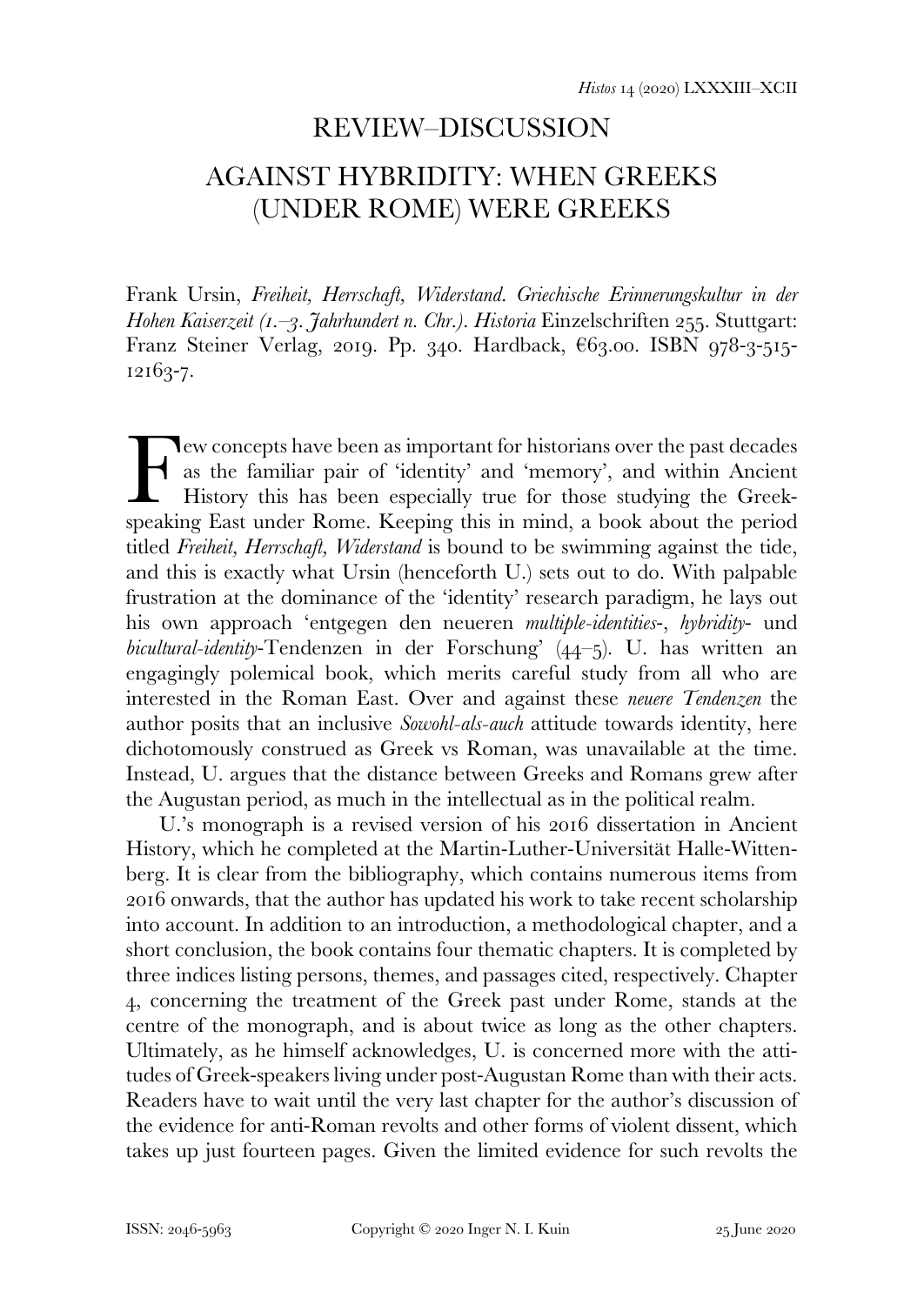#### LXXXIV *Inger N. I. Kuin*

brevity of this discussion is entirely defensible, but it does sit uneasily alongside U.'s stern criticism of lack of interest in them in earlier scholarship  $(265, 269)$ .

In his first chapter ('Einleitung',  $9-37$ ) U. discusses the state of the question and the structure of the monograph, and he gives a brief overview of the texts and authors to be considered: Plutarch, Dio Chrysostom, Lucian, Aelius Aristides, and Pausanias. He concludes this chapter with a transparent formulation of his *Grundthese* that 'some Greeks expressed fundamental criticism of the Roman rule of their time through the mode of an engagement with the past' ('dass einige Griechen im Modus des Vergangenheitsbezugs grundsätzliche Kritik an der gegenwärtigen römischen Herrschaft geäußert haben', 32). This criticism, U. writes, was rooted in a split between pro-Roman 'collaborationists and opportunists' on the one hand, and those who '(intentionally) stayed within the Greek world' on the other ('Kollaborateure und Opportunisten ... diejenigen die (bewusst) in der griechischen Welt verblieben', 22; cf. ). But in order to trace an ancient debate which marked some Greekspeakers as *Kollaborateure* the critical voices of those who viewed their contemporaries in this light would need to have been preserved. U. offers two reasons why this is (largely) *not* the case: textual transmission was controlled by the 'Roman victors' and would suppress critical works, a fate possibly suffered by Appian's books about the Hellenic wars and Ptolemaic Egypt; second, the 'Greek losers' would not have dared to speak openly (if at all) for fear of sanctions. U., therefore, sets out to uncover 'implicit' and 'subtly veiled' criticism in the texts that he has chosen  $(34)$ . I discuss below some examples of how U. executes this agenda.

U.'s assumption that there was Roman (state) control of early textual transmission of literary works in the Empire is not well supported. Howley's recent study of book-burning shows that it was used 'intermittently and inconsistently' by the senate and the emperor, and that 'no instances of pre-Christian literary book-burnings are attested after the reign of Domitian'.<sup>[1](#page-1-0)</sup> With respect to Appian's *Roman History,* it should be noted that the book about the Macedonian wars was still available to the Byzantine epitomator, and his treatment of the Illyrian wars even survives in full. Some of Appian's books about Roman conquest in the Greek-speaking East survived, which makes it unlikely that the ones that do not were lost due to Roman censorship. Generally speaking, book production and circulation were driven by the tastes of wealthy Roman *and* Greek elites in the Empire.

The use of the terms *Kollaborateur* and *Kollaboration* by U., which he introduces in his first chapter and returns to throughout his study, is problematic. These terms have very specific connotations, primarily in the context of the Second World War. While they are also known to have been used in European

<span id="page-1-0"></span><sup>&</sup>lt;sup>1</sup> J. Howley, 'Book-Burning and the Uses of Writing in Ancient Rome: Destructive Practice between Literature and Document',  $fRS$  107 (2017) 213-36, at 217-18.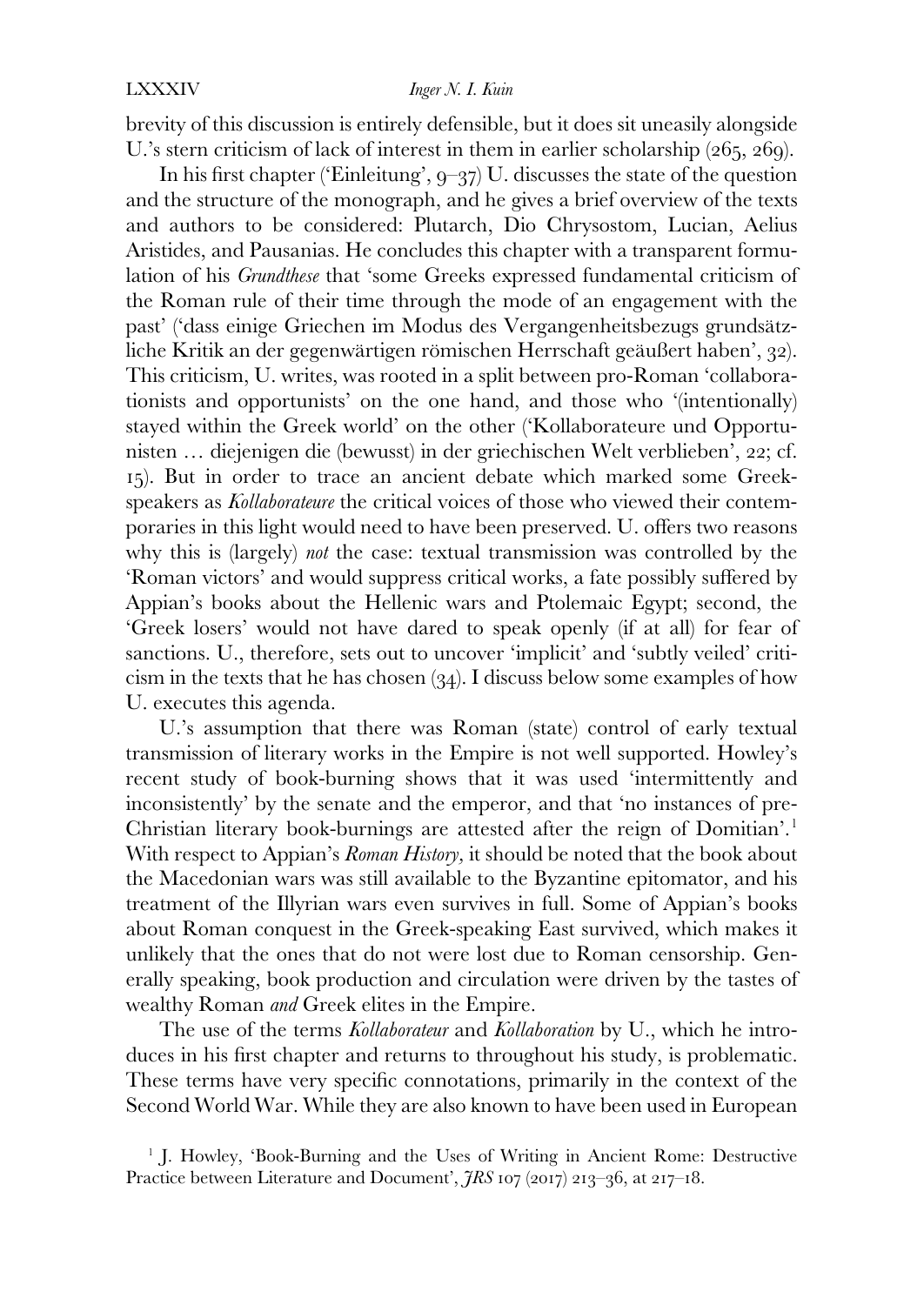colonies (e.g., the French occupation of Vietnam), what sets the Roman occupation of the Greek-speaking East apart is that it started several hundred years before the texts studied by U. were written. U.'s strongest example of a Greek who is criticised by another Greek for helping the Romans is probably Pausanias' account of Callicrates ( $261-4$ ). Pausanias depicts Callicrates as a very bad man who only cares about his own gain. He describes Callicrates' relation to the Romans as flattery (*kolakeia*) and friendship (*philia*), but the notion of 'working together' (e.g., *synerdō*, *syntithemai*, *sympoieō*) is completely absent  $(7.10.5-13.8)$ . It can, of course, be useful for historians to introduce concepts or terminologies in their analysis that are foreign to the period that they are studying. In this case, however, the author has not given a rationale for using *Kollaboration* as a category, and its application does not appear to have yielded insights that would have been otherwise unattainable.

The second chapter ('Methodische Vorüberlegungen', 38-76) deals primarily with the concept of identity, which U. views through the lens of conflict. Identity was a zero-sum game: Greeks who were too Roman ceased to be accepted as Greeks and vice versa. U. explains the emphasis that Greekspeakers with Roman careers placed, primarily in inscriptions, on their Greekness as desperate attempts to continue to be accepted as Greeks by their peers. Where other scholars have seen examples of a successful reconciliation of multiple identities, U. sees identity anxiety.

U. holds up Herodes Atticus as an example of a Greek who was viewed as being too Rome-orientated by his own people, and hence no longer considered a true Greek. Herodes did lose favour with the Athenians, but there is little indication his closeness to Rome was the reason, or that he was viewed as un-Greek. The Athenians actually appeal to Marcus Aurelius to deal with Herodes, and the emperor later on facilitates Herodes' return to the city.

Another problem with this zero-sum game is that many of U.'s protagonists, like Lucian and Aristides, were not from Greek cities, but from Syria or Asia Minor, respectively. U. discusses Lucian as an example of the importance of proving one's Greek identity, acknowledging his Syrian background and (likely) Roman civil service employment. Yet the chapter also includes a chart (68) distinguishing four types (Roman–Romans, Hellenised– Romans, Romanised–Greeks, and Greek–Greeks, 68). Lucian, of course, does not fit and is left out. U.'s book, as noted, is a book about attitudes and ideas, and in the discourse with which it engages, the most prominent dichotomy is certainly between Greek and Roman, which justifies his approach. Nonetheless, the fact that a significant portion of this discourse is carried out by authors who do not fit neatly into U.'s boxes merits a more in-depth analysis than it receives.

Aristides' *Praise of Rome* is cited for its description of local elites governing the cities of the Empire *for* the Romans: 'There is no need for garrisons holding the citadels, because the greatest and most powerful from each place safeguard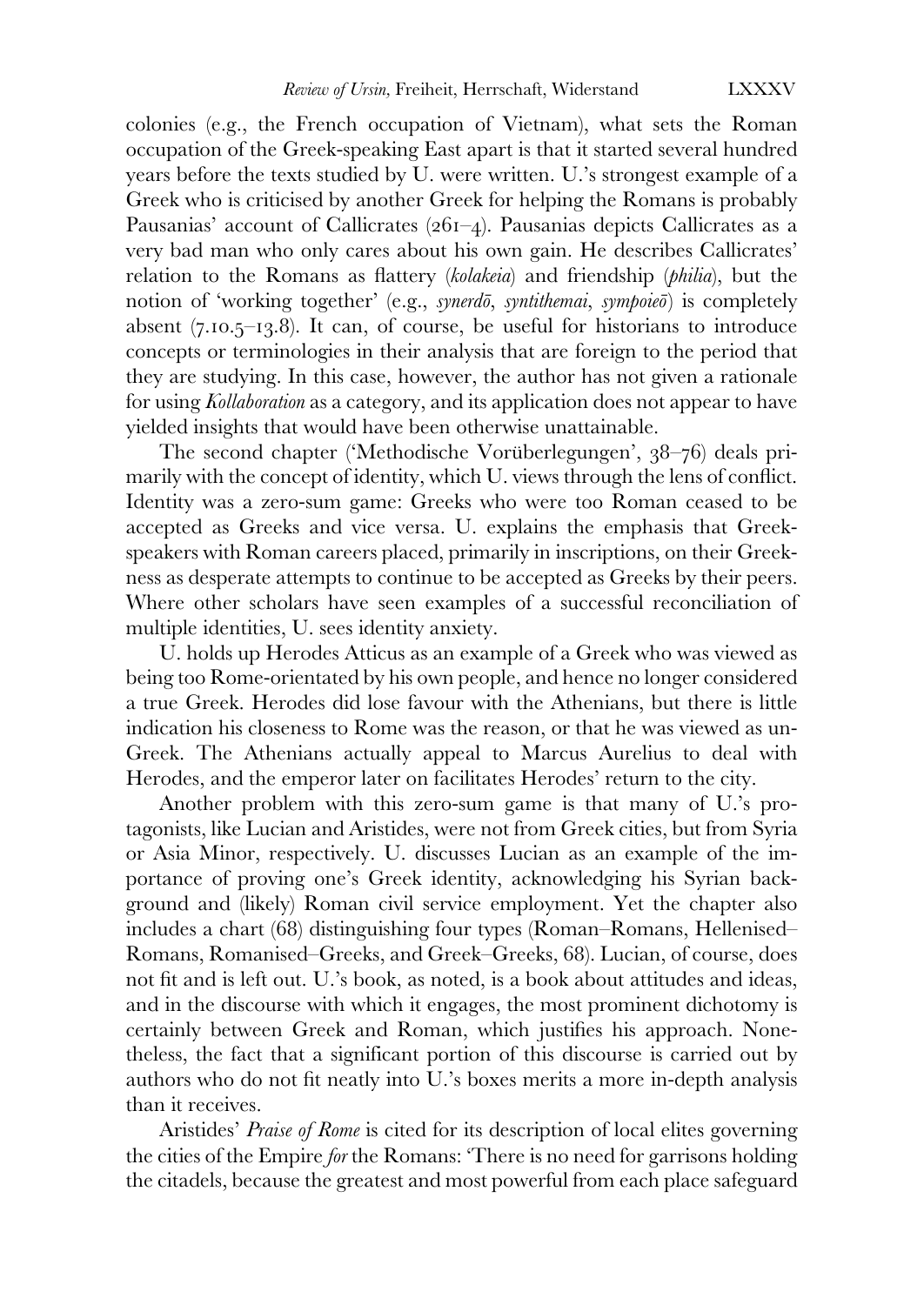#### LXXXVI *Inger N. I. Kuin*

their own native cities for you' ( $Or.$  26.64 = Jebb 214-15). Aristides here, argues U., interprets the Greek *Kollaborateure* as occupying Greece in the service of the Romans, which shows that Greeks who took up Roman offices had to fear no longer being viewed as Greeks by their peer group. U. suggests that the local elites here are identified with the garrisons (*phrouroi*), a word with negative connotations  $(48-9)$ . But the passage does not suggest such an identification: garrisons are *absent* because the local elites are 'safeguarding' (*phulassō*) their cities; this verb has a broad meaning, encompassing both welcome and unwelcome safekeeping. Reading harsh criticism of provincial elites in the Roman service in this Aristides passage is too much of a stretch.

In the same chapter U. introduces his concept of *Defizienzerfahrung*: this is an expression of dissatisfaction with the present order by means of references to the past. Criticism of the here and now is inherent in such *Vergangenheitsbezüge*  because of the sharp contrast with the present that they expose. The concept is of great importance to U., because it allows him to read the well-known preoccupation of Greek imperial authors with the past as constituting criticism, rather than escapism, antiquarianism, or acquiescence, as many earlier scholars would have it. U. rightly emphasises that such criticism can stand alongside a presumption of immutability of the Roman world order.

The third chapter ('Plutarchs *Praecepta gerendae reipublicae*', 77–103) applies the model of *Defizienzerfahrung* to Plutarch's well-known *Precepts of Statecraft*. Plutarch's explicit comparison of the present political situation to various past(s) in this work fits U.'s method well. The author shows clearly how Plutarch focuses not on the *whether* of dealing with Roman rule but rather on the *how*. It is especially relevant that Plutarch cautions local rulers on which historical examples or, perhaps, *Vergangenheitsbezüge* to use in appealing to their citizens (Mor. 814A–C). According to U., Plutarch establishes an alternative *Erinnerungskultur*, the components of which all point to dealing prudently with aggressors from outside, and the value of forgetting traumatic defeats. These historical examples implicitly signal how to deal with the current aggressors, the Romans—namely in a measured, tactful way—and to forget the trauma inflicted by them, in this case the Roman conquest of Greece. As an example of something to be forgotten U. mentions Sulla's sack of Athens, the memory of which, he writes, would still in Plutarch's time have caused conflicts between Greeks and Romans.

U.'s argument that Plutarch comments on *Erinnerungskultur* in the *Precepts* with an eye to the present is persuasive. There is nonetheless a discrepancy between Plutarch's examples, which concern responses to crises and conflicts as they are happening, and the fact that Greek-speaking communities had been under Roman rule for centuries. Further, to suggest that the memory of Sulla's sack of Athens would divide Greeks and Romans in Plutarch's time is to disregard how negatively many Romans remembered Sulla. Plutarch's *Life*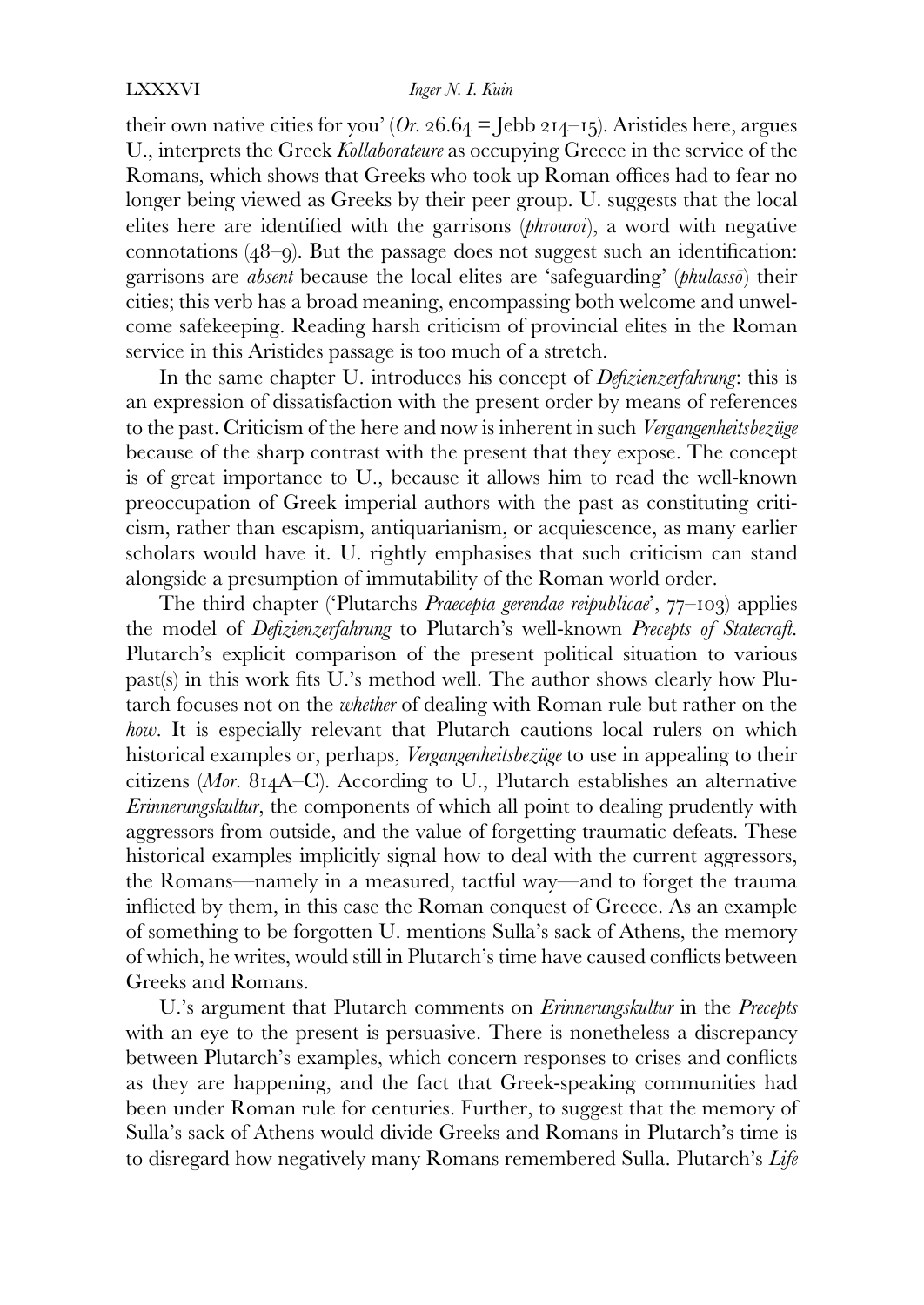*of Sulla* hardly constitutes a 'forgetting' of this event, and it may in fact have been influenced by the treatment of Sulla by the Roman historians.<sup>[2](#page-4-0)</sup>

The central, fourth chapter ('Griechische Vergangenheit in einer römischen Gegenwart',  $104-79$ ) looks at how communities and individuals (elite and non-elite) engaged with the past. U. casts a wide net here and 'the past' encompasses all mythical and historical events before Roman rule took hold in Achaea. He considers the historical awareness of 'the masses' through sophistic performances, local (oral) traditions, and festival culture. Of particular interest is U.'s discussion of lists of world empires (*Weltreichslisten*) in the second part of the chapter. From Polybius onwards such lists often include at the very least some discussion of Greek powers (Spartans, Athenians, or Thebans). Even though most authors concede that these cannot be counted *as* world empires, their being considered at all, U. argues, is likely rooted in an ongoing discussion about the relative historical importance of the Greek cities vis-à-vis Rome. In the third part of the chapter U. addresses explicitly what he refers to as the '*Eskapismus-These*'. He lays out convincingly that the repercussions of being engaged with the past for living in the imperial present were too great for this to be cast aside as mere escapism. Connections with the past through language, monuments, or myths had major consequences for one's position in Roman society or the renown of one's city.

For U., instead of escapism there is resistance: recalling the past is, through his model of *Defizienzerfahrung*, by definition criticism of the present and therefore of Rome. In the third part of the chapter he discusses the memory of the fall of Corinth in Greek epigram and the Greek historians. As with his discussion of Sulla's sack of Athens, U. distinguishes between Greek and Roman memory too sharply. When Diodorus writes that 'no one' would be able to travel through destroyed Corinth 'without crying'  $(32.27.1)$ , U. remarks that Diodorus 'emphasises the reactions and emotions which the destroyed Corinth caused to the Greeks' ('betont ebenfalls die Reaktionen und Emotionen, die das zerstörte Korinth bei den Griechen erzeugte', 169). But Diodorus is not talking about Greeks specifically: the tragic fate of Corinth is measured exactly by its capacity to rouse pity in *anyone.* Diodorus immediately goes on to describe how Julius Caesar had the city rebuilt after seeing its ruins.

U. concludes his longest chapter with another discussion of passages from Aelius Aristides' *Praise of Rome* about the Greek cities. Aristides praises the Romans for the way they rule the cities, the fact that conflicts are absent, and the rich votive offerings and artworks to be found in them, which contribute to the glory of the Romans (26.94–7 = Jebb 224–5). For U. these are implicit criticisms of decreasing Greek autonomy, ongoing conflict between Greek

<span id="page-4-0"></span><sup>2</sup> On the reception of Sulla see now A. Eckert and A. Thein, edd., *Sulla: Politics and Reception* (Berlin and Boston, 2020), esp. 107-72 (articles by Santangelo, Rosenblitt, Kuin, and Eckert).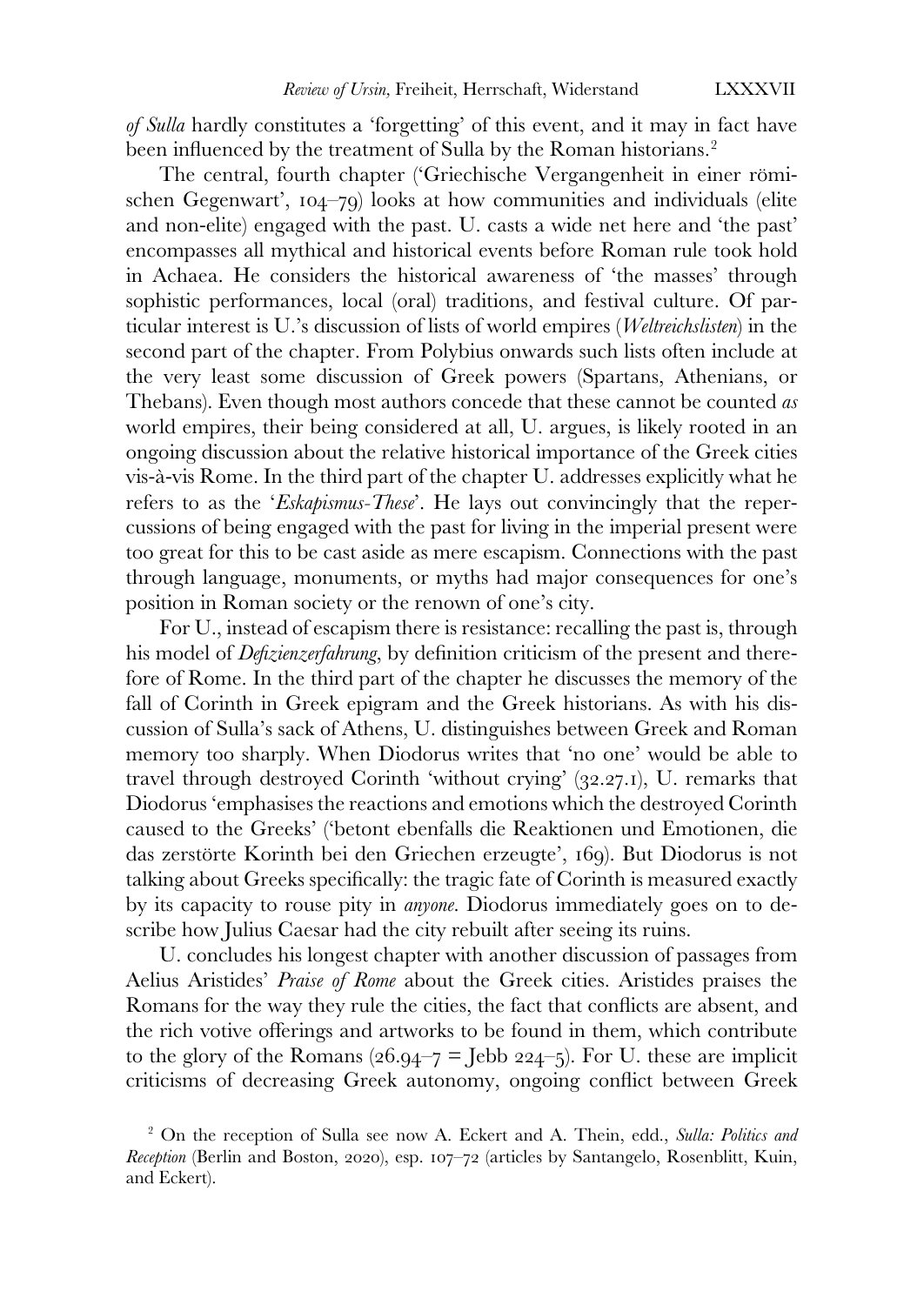#### LXXXVIII *Inger N. I. Kuin*

cities, and Roman looting of Greek art, respectively, because 'Aristides' seemingly positive account of the present must on closer inspection rather be addressed as an inverted *Defizienzerfahrung*' ('Aristides' positiv wirkende Gegenwartsdeutung, die bei genauerer Betrachtung wohl eher als invertierte Defizienzerfahrung anzusprechen ist', 176). Here U. goes much further than understanding Aristides' praise of Rome as exaggerated for the sake of rhetorical flourish, or even as mostly insincere. The reading illustrates the risks of U.'s method of uncovering implicit criticism: only by assuming beforehand that Aristides is oppressed by *Defizienzerfahrung* can one propose to read these words to have the opposite import of their stated meaning.

The fifth chapter ('Freiheit',  $180-217$ ) traces the theme of freedom through imperial Greek literature. U. argues that the predominance of narratives about Greeks defending their freedom against foreigners (Persians, Macedonians) and one another is motivated in part by *Defizienzerfahrung* with respect to freedom under Roman rule. Nero's grant of freedom to Achaea and the Peloponnesos was understood politically by Greek audiences and highly valued; Vespasian's retraction was, conversely, seen as a real loss, and may have been brought about by conflicts between Greek cities. The final section of this chapter asks the question of whether or not the Greeks' understanding of freedom, *eleutheria*, changed. U. argues vehemently against this, which means that Greeks were well aware that, after Vespasian, they were once again unfree, even if many of them became Roman citizens. Although this argument is persuasive in its own right, it fits poorly with the high appreciation of the *eleutheria* granted by Nero. If freedom is freedom is freedom, it cannot be granted but has to be won, just as in the storied battles for freedom from the past. The fact that what Nero gave could be retracted so quickly and easily shows that it was not 'real' freedom to begin with. It seems unlikely that someone like Plutarch did not understand that. Can it be that Nero was praised as philhellene rather than as true liberator?

The question of freedom and its symbols is as complex as the question of memory in general. U. opened his fifth chapter with Cassius Dio's story that at Athens Caesar's assassins Brutus and Cassius received statues next to the statues of the famed tyrant-slayers Harmodius and Aristogeiton—who, of course, only killed the brother of the tyrant. U. attributes Brutus' popularity in Greece to an expectation that he might restore the Achaeans to 'politische Freiheit' (180). Setting up his statue next to these powerful symbols of the fight for freedom was presumably meant to motivate him, much as the statue of his own tyrant-slaying ancestor had at Rome, at least according to Appian and Plutarch. But the meaning of the Athenian statues, as Azoulay has pointed out, was at best ambiguous: even if the Athenians were indeed hinting at freedom from Rome, Brutus and Cassius needed to be able to interpret them as symbols of Greek support for their fight against Mark Antony and Octavian. Furthermore, Harmodius and Aristogeiton had already been used as ideological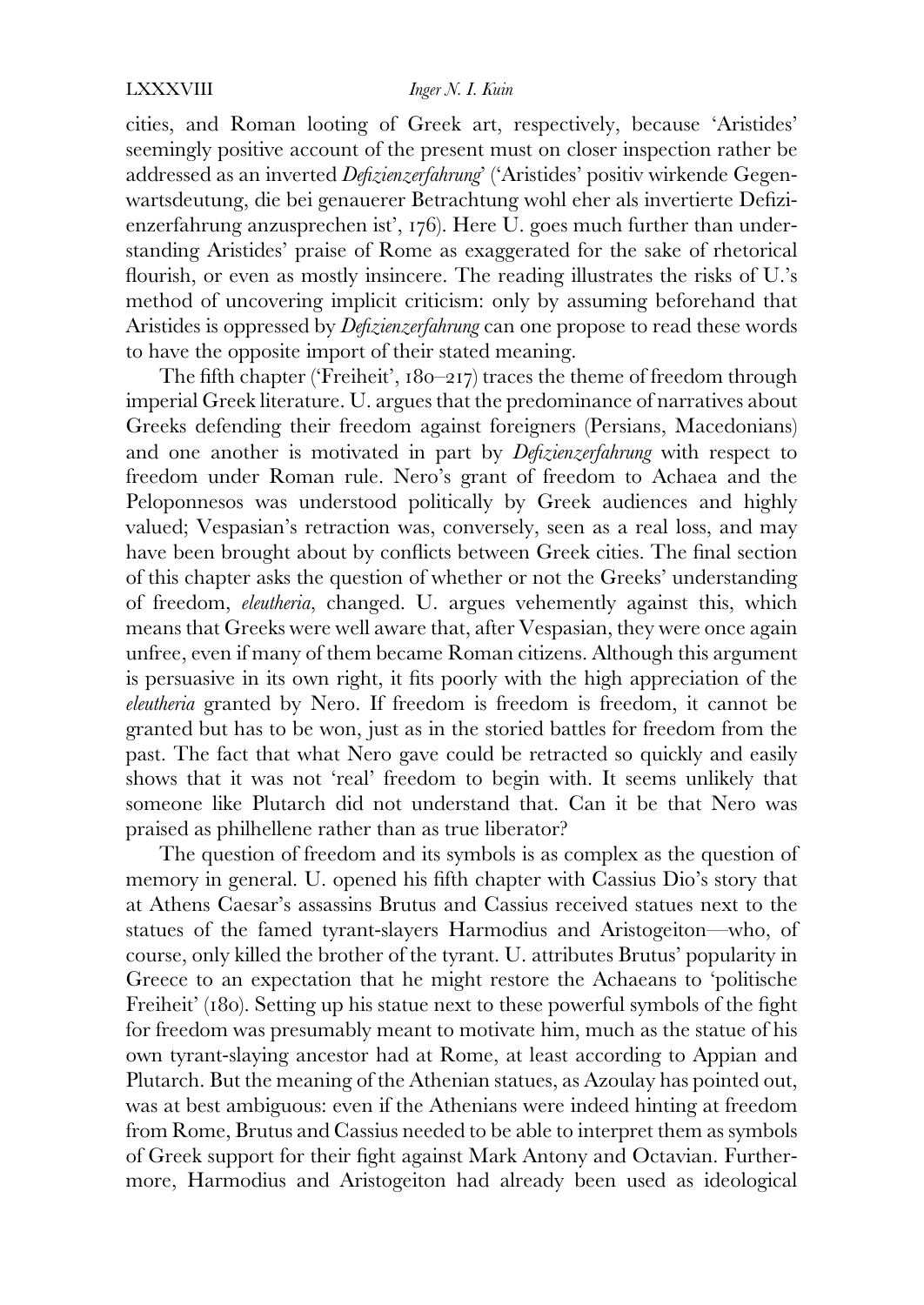symbols by Romans for some time. The statue of Aristogeiton on the Capitol has been notoriously hard to contextualise, but there is a strong case for attributing it to Sulla, who sought to represent himself as having liberated Rome from the tyranny of Marius and Cinna. This, finally, fits very well with the Athenian  $84/83$  BCE coin depicting the Harmodius and Aristogeiton statues: the mint masters Moschion and Mentor likely used it to please Sulla, who, in this case, presented himself as having 'liberated' Athens in 86 BCE from the Mithridatic tyrant Aristion.[3](#page-6-0)

The sixth chapter ('Herrschaft',  $218-64$ ) concerns Greek representations of Roman rule. U. traces a transition from early authors, such as Polybius, Strabo, and Dionysius of Halicarnassus, who explain the Romans' success through their strength and virtue, to later authors such as Plutarch and Pausanias, for whom the favour of fortune (*tychē*) becomes important as an explanation. He convincingly analyses the ambivalence towards 'tourism' in the Greek East on the part of Greek imperial authors as a challenge to the cliched juxtaposition of Roman military prowess to Greek cultural achievement. Especially Plutarch, in his *Parallel Lives*, insists on past Greek military success, and casts some Roman military successes in a negative light. The last section of this chapter discusses the theme of Greek leaders betraying their own cities. Pausanias' 'catalogue of traitors', as U. calls it, is at the centre, with the already mentioned Callicrates as main character. U. shows how Pausanias places Callicrates in a long line of Greeks who betrayed their cities to foreign aggressors (the usual suspects) or other Greek cities. Giving Callicrates this highly charged genealogy then frames Romans as aggressors too, while at the same time casting aspersions on their victory in the Achaean war.

The seventh and last substantial chapter ('Widerstand',  $265-86$ ) discusses both 'discursive' and 'violent' resistance. U. has taken the notion of discursive resistance from Whitmarsh, who in turn borrowed it from Momigliano's work on Jewish and Christian resistance to Roman imperialism.[4](#page-6-1) Discursive resistance is akin to U.'s use of implicit readings, but here the *Defizienzerfahrung* need not be expressed through references to the past; it tests out alternative truths by means of literary imagination. U. cites Plutarch in *Precepts*, where he writes that more freedom 'would perhaps (*isōs*) *not* be better for local assemblies' (dēmoi, Mor. 824C). U. reads *isos* here as a 'counterfactual allusion' ('kontrafaktischen Anspielung', 271) through which Plutarch, he argues, shows his conviction that more freedom *would* be better for Greece. Plutarch is not specifically referring to Greece here, but U. is right to point out that at the very

<span id="page-6-0"></span><sup>3</sup> V. Azoulay, *The Tyrant-Slayers of Ancient Athens: A Tale of Two Statues* (Oxford, 2017), esp.  $139 - 62.$ 

<span id="page-6-1"></span><sup>4</sup> T. Whitmarsh, 'Resistance is Futile? Greek Literary Tactics in the Face of Rome', in P. Schubert, P. Ducrey, and P. Derron, edd., *Les Grecs héritiers des Romains: huit exposés suivis de discussions* (*Entretiens sur l'Antiquité classique* 59; Geneva, 2013) 57-78.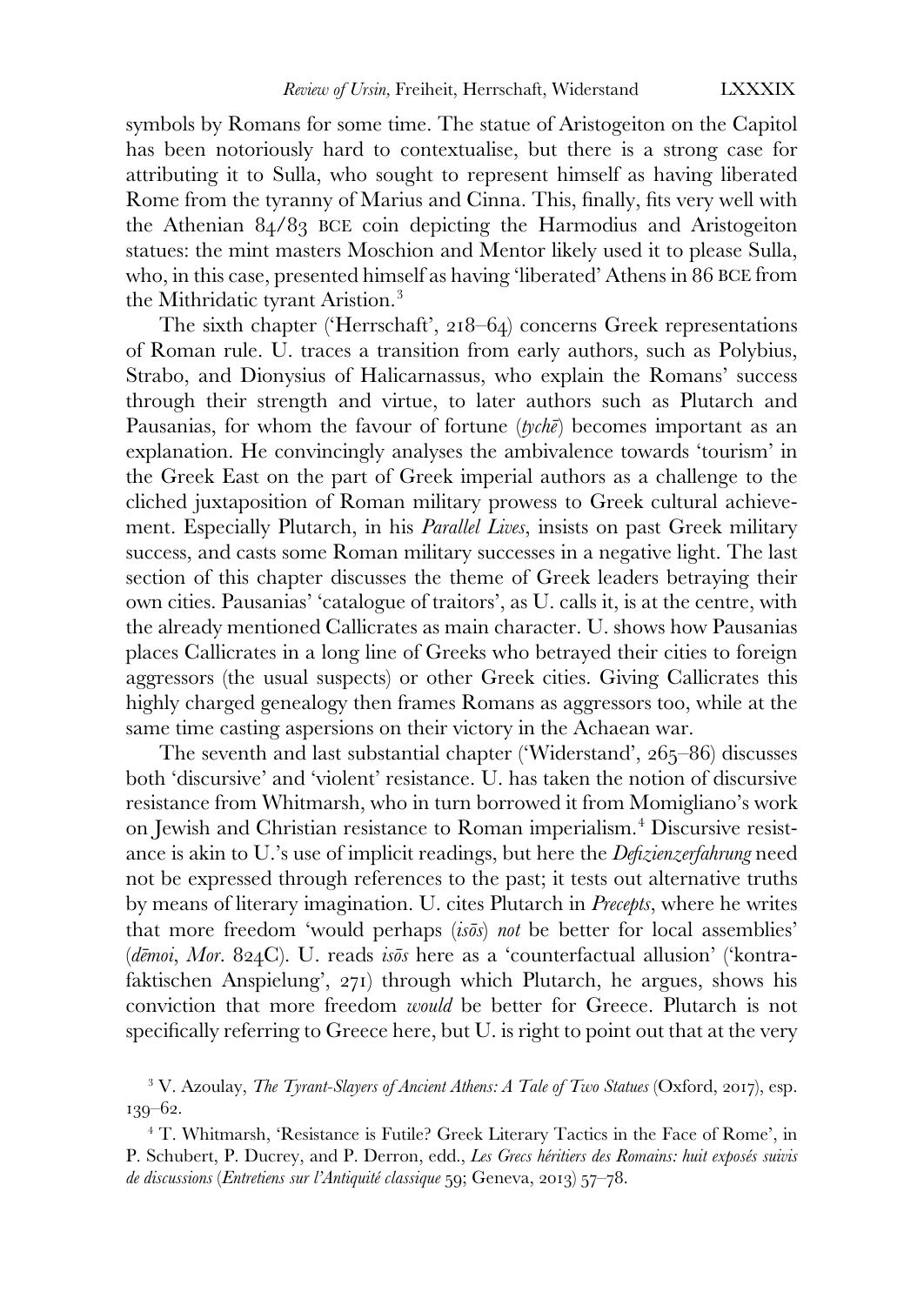least the author can (still) entertain an alternative form of Roman rule for all cities.

In the remainder of the chapter U. discusses the evidence for violent resistance. He includes examples from outside of Achaea here, as well as mentions of local social unrest that are not specifically anti-Roman. Even when casting such a wide net, it does not add up to much. It seems that there were few revolts in the provinces, and very few in Achaea. The old adage that absence of evidence does not equal evidence of absence has of course some application here. As U. and Whitmarsh note, Roman rulers worked hard to project unity, peace, and 'governmentality'; these efforts must have impacted what kinds of information were available to inhabitants of the provinces, and thereby the state of our sources. Nonetheless, from our vantage point we are constrained by these sources, and the number of attested armed revolts remains surprisingly small.

U.'s conclusions ('Ergebnisse',  $287-92$ ) are very brief, but they clearly state the achievement of the book as envisaged by the author. The impetus of the work was to push back against the *Harmonisierungstendenzen* among other scholars, whereby Greco-Roman coexistence in the High Empire is interpreted as free of conflict, using such catchwords as 'biculturalism' and 'multiple identities'  $(287)$ . Against this model, U. places his analysis of the preoccupation with the past of imperial Greek literature as representing an underlying sentiment of loss and dissatisfaction vis-à-vis life under Roman rule. The post-Augustan period is different in this regard from the first two centuries after the battle of Pydna: the pro-Roman stance of Strabo and his contemporaries gives way to distancing and implicit criticism.

Distinctions between pro-Roman Greeks and anti-Roman Greeks, and specifically the negative attitudes towards pro-Roman Greeks harboured by their contemporaries, are a major component of U.'s approach. Pausanias' narrative of Callicrates as a treacherous friend of the Romans has loud reverberations for the second century CE, because 'contemporary Rome-orientated Greeks' could 'count as "traitors" of Greece' ('zeitgenössischen Rom-orientierten Griechen ... die als "Verräter" an Griechenland gelten dürfen', 289). For U., Pausanias uses his *periēgēsis* here to tell his peers: 'do not be a Callicrates'.

On the same issue the author returns to a passage from Plutarch's *Precepts*  $(Mor. 814D)$ , where Plutarch asks rhetorically whether there can be any comparison between obtaining imperial favour for one's hometown through friendship with a Roman leader, or toiling away working for the Roman administration 'growing old at other men's doors' (291). U. has already discussed this passage three times  $(63, 86, 216)$  as evidence of Plutarch's negative view of Greeks pursuing careers in the administration of the Empire. But he puts more weight on it than it can bear: Plutarch merely points to the hardships that such careers entail, juxtaposing them with staying at home while promoting the good of one's own city, which is clearly more choice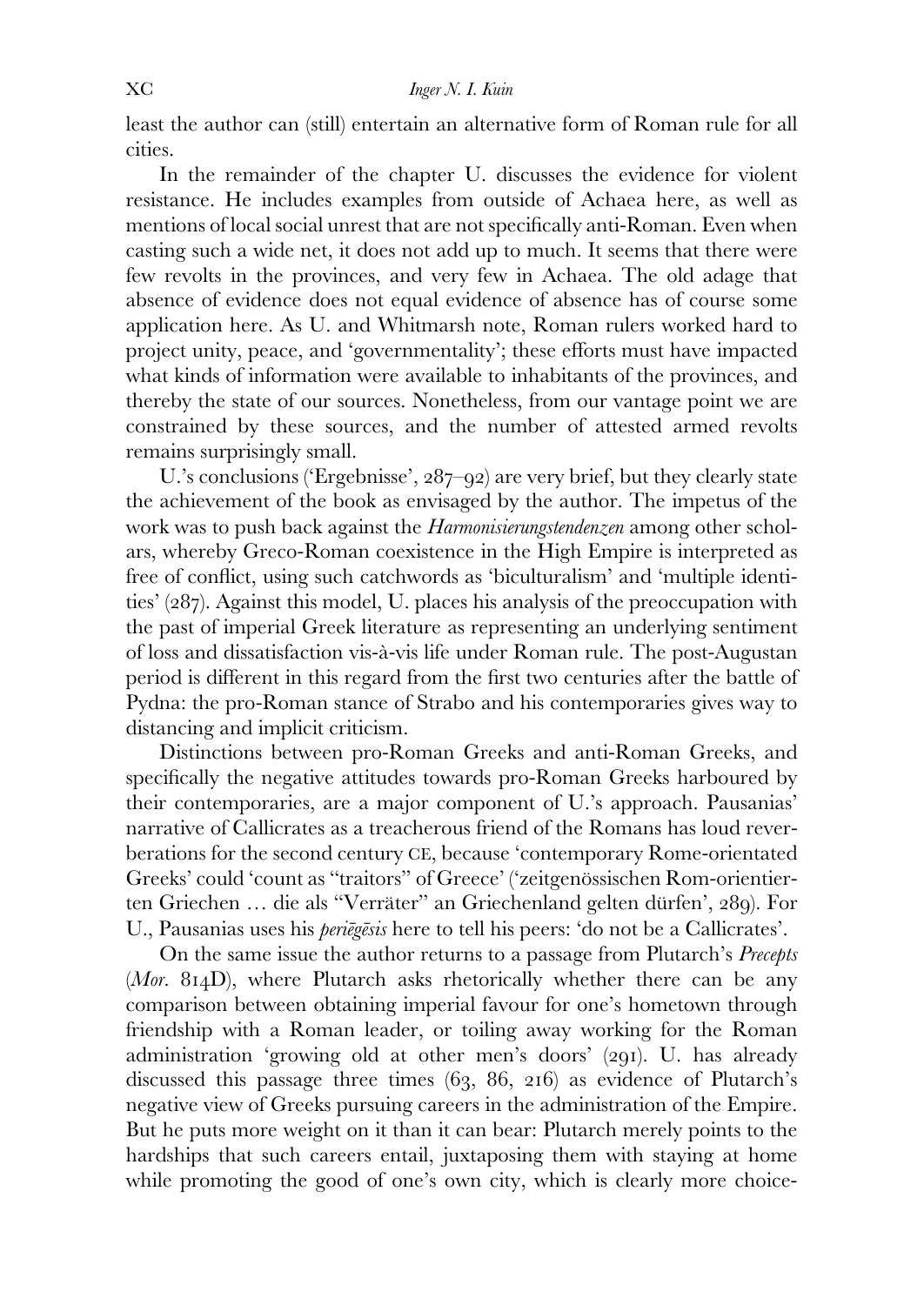worthy. For Plutarch, being 'Rome-orientated' is unavoidable; what is at stake is finding the most honourable and safe way to do so.

U.'s argument for the second century CE relevance of Pausanias' interest in Callicrates is convincing. So is his insistence that being a Roman citizen does not preclude the possibility of dissatisfaction with and criticism of living under Rome. It is problematic, however, to take the story of Callicrates from the Achaean War, whether told by Pausanias or Polybius, and make it map directly onto the lives of Greeks living under Rome over three centuries later. The Romans who subjected Greece in the second century BCE were conquering, but by the time Plutarch and Pausanias come around they are ruling. Simply being too friendly to Rome does not make you a traitor or *Kollaborateur* anymore. It is possible to do a bad job of interacting with Roman rule, and such behaviour, depending on the consequences, will be judged distasteful or risky. Callicrates' story serves as a negative model in so far as it underlines that Romans will use anyone who cares to be used thusly for their own political purposes. But the stakes for Pausanias' contemporaries are lower. Even if one wanted to, it had become impossible to be a Callicrates, as U.'s own model of *Defizienzerfahrung* shows so clearly.

Let us return to the twofold *Grundthese* laid out by U. in his introduction. The author often succeeds in making the difficult case for growing criticism of Roman rule in post-Augustan Greek-speaking authors. The second part of his thesis, that there was a significant divide between pro-Roman *Kollaborateure* and pro-Greek Greeks, does not find strong footing, but this does not necessarily undermine the strength of the first part of his argument. If, for understanding what the Empire really was, we rely entirely on the instruments of empire themselves, we inevitably find a harmonious and integrated state. This evidentiary problem has certainly contributed to the dominance of the paradigm of viewing the Roman East as conflict-free. Because imperialism operates, as Whitmarsh writes, precisely by 'dividing subjects' loyalties, by setting their affective loyalties against their pragmatic commitments', we cannot expect to find Greek opposition that is fully detached from Roman power.<sup>[5](#page-8-0)</sup> With this book U. not only swims against the tide of received scholarly opinion, but also takes on the extremely difficult task of excavating resistance from texts that are deeply implicated in the system of empire. The risk of proposing readings that do not fully convince is inherent in such a complex undertaking, but this should not detract from the value and importance of making voices of resistance heard.

U. must be praised for writing a book that forces readers to rethink their understanding of empire, freedom, oppression, and dissent in the Roman East. One question remains in the background: *Why* did this discursive resistance

<span id="page-8-0"></span> $5$  Whitmarsh (n. 4) 62.